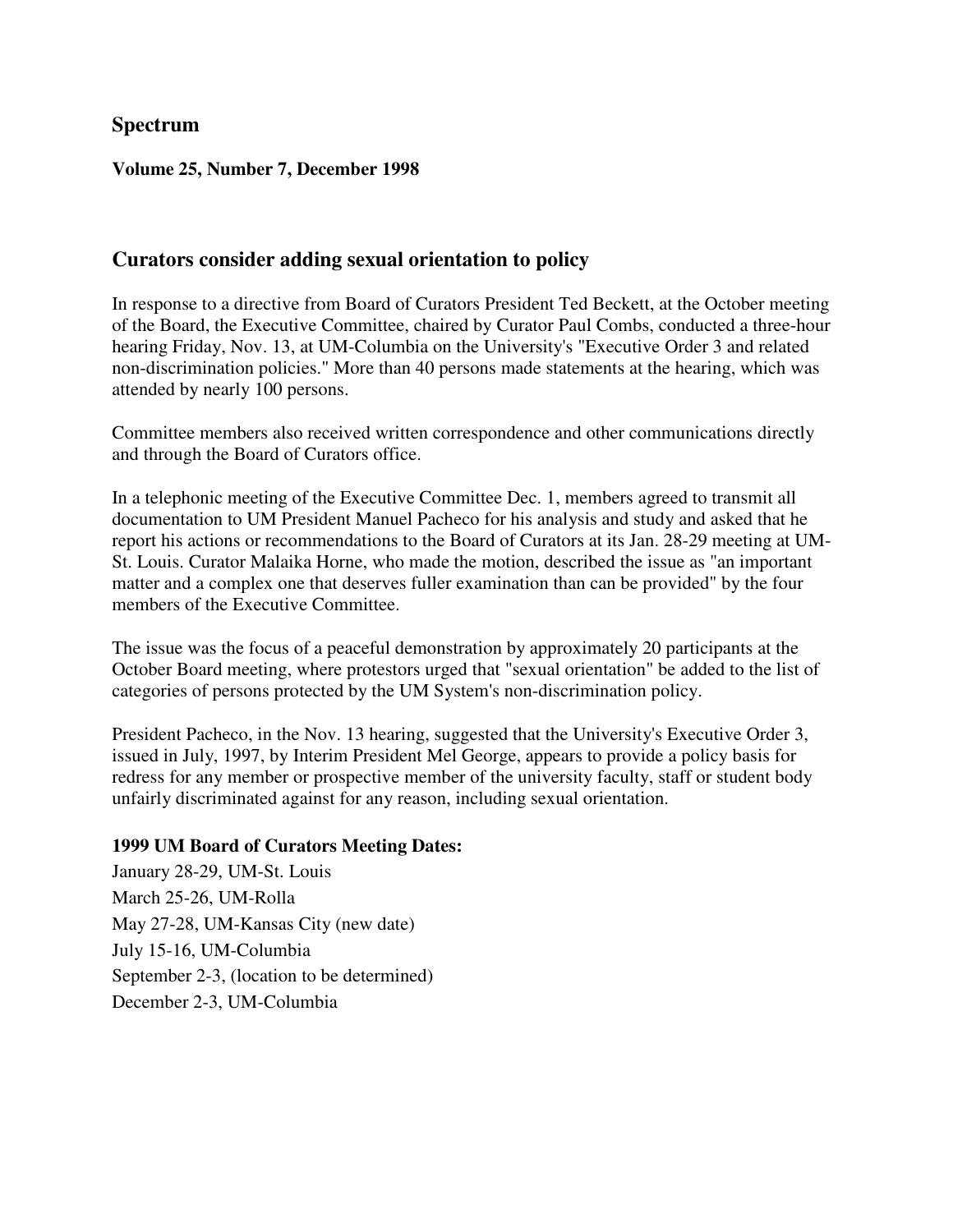### **Report made on educational fees**

UM System President Manuel Pacheco reported to members of the Board of Curators that a special report on "Educational Fees at the University of Missouri" was distributed in late November to all members of the General Assembly and to Governor Mel Carnahan.

The report was prompted by concerns expressed by Senator Steve Ehlmann in an address to the Board at its July meeting in St. Charles County and a letter he subsequently sent to Board President Ted Beckett. Curator Beckett suggested that a detailed report put the University's fees in a national and historical perspective and that it be broadly distributed.

The report recounts that educational fees at the University of Missouri rose significantly from Fiscal Year 1992 through Fiscal Year 1997 as part of the Five-Year Financial Plan that "improved and strengthened the University by nearly every measure," Pacheco said.

The report also notes that 20 percent of the fee increases were dedicated to expanded student financial aid, which resulted in average net costs "that were and continue to be lower than those at other public universities in the Association of American Universities (AAU)."

With the completion of the Five-Year Plan, the Curators adopted a policy limiting further educational fee increases to the cost of inflation as measured by the Higher Education Price Index (HEPI).

The report recognizes that state appropriations for the University of Missouri also grew significantly during the course of the Five-Year Financial Plan "and helped make possible the University's nationally recognized financial stability," Pacheco said. Even so, state appropriations continue to lag those made to other public universities in the AAU, according to the report.

Even after increases in student fees, they constitute approximately 17.5 percent of the University's total revenues, Pacheco said. State appropriations provide another 26 percent. "Thus, students at the University of Missouri continue to receive educational benefits whose value far exceeds their cost,"he noted.

Pacheco stressed that the issue of educational fees has been and continues to be a concern in Missouri and the nation. He indicated that Governor Carnahan's Conference on Higher Education this year will focus on the cost and affordability of higher education in Missouri and that the Governor has appointed a state commission to study the matter. Chancellor Blanche Touhill, of the University of Missouri-St. Louis, served on the National Commission on the Cost of Higher Education, which urged continued improvements in higher education management and communication to dispel misunderstandings about college and university costs.

Pacheco suggested that "Educational Fees at the University of Missouri" is one contribution the UM System can make to the continuing discussion.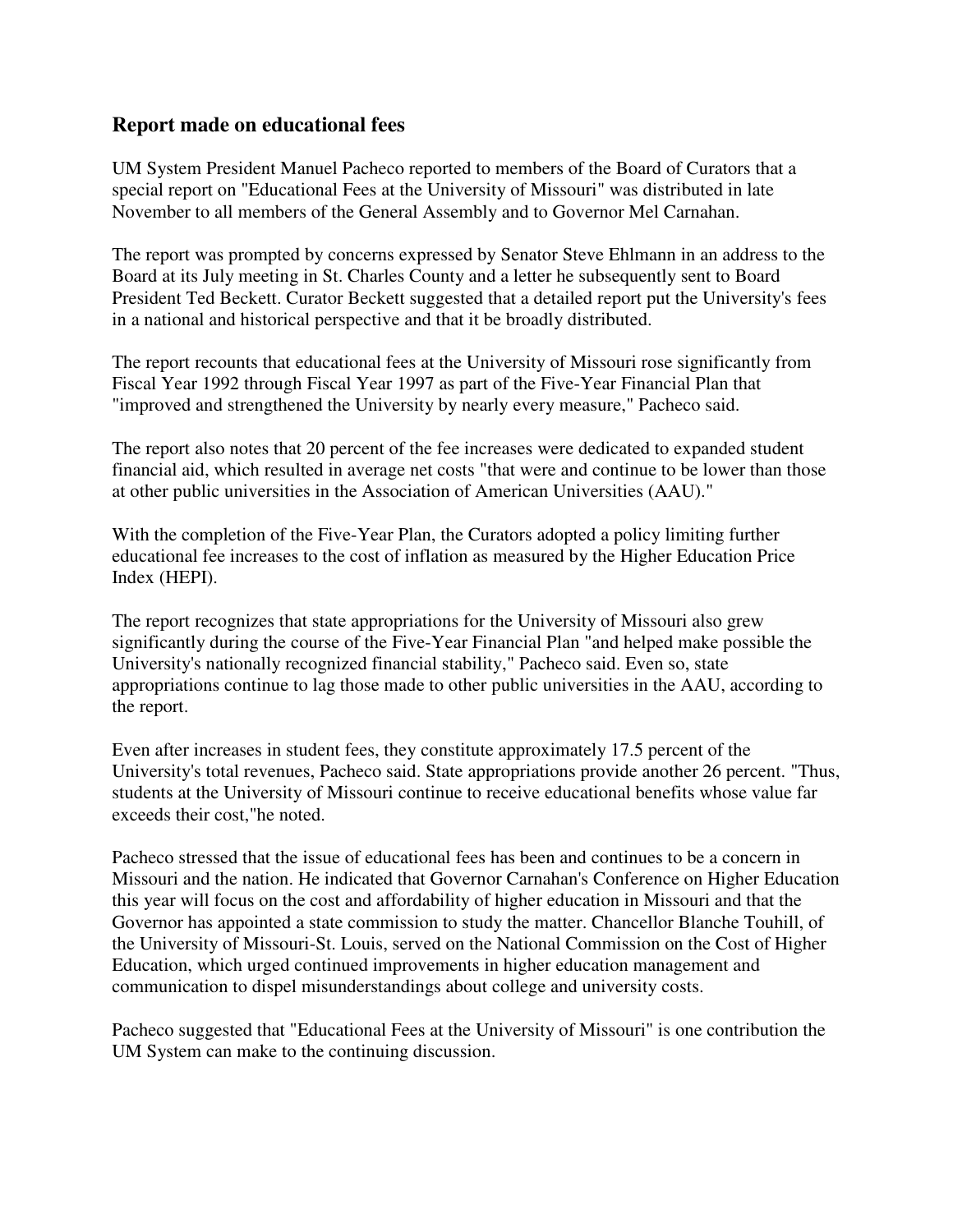The entire report can be found on the UM System website at www.system.missouri.edu/urel/main/second/ur/wfeerep.htm.

## **Curators elect Paul Combs Board President for 1999**





Hugh Stephenson, Jr., M.D.

The Board of Curators elected Paul T. Combs of Kennett as its president for 1999 at its Dec. 3 meeting. Combs, who was appointed to the board in 1995, chairs the Executive Committee and is a member of the Physical Facilities Committee and the Finance Committee.

Combs received a bachelor of science degree in accountancy from UM-Columbia in 1987 and became a Certified Public Accountant in 1988. He was a tax associate for Price Waterhouse from 1987 to 1989, then became vice-president of Baker Implement Co., a retail farm equipment firm with 10 dealerships in Missouri and Arkansas.

Curator Hugh Stephenson, Jr., M.D., of Columbia, was elected vice president of the Board. Stephenson was appointed to the Board in 1996. A member of the Executive Committee, he is Chair of the Academic Affairs Committee and Chair of the University Hospital and Health Sciences Committee.

Stephenson received two undergraduate degrees from UMC in 1943 and his M.D. from the Washington University School of Medicine in 1945. Dr. Stephenson, who retired in 1992, is John A. Growdon Distinguished Professor of Surgery Emeritus at UMC's School of Medicine.

### **Beckett's final report details UM's successes in 1998**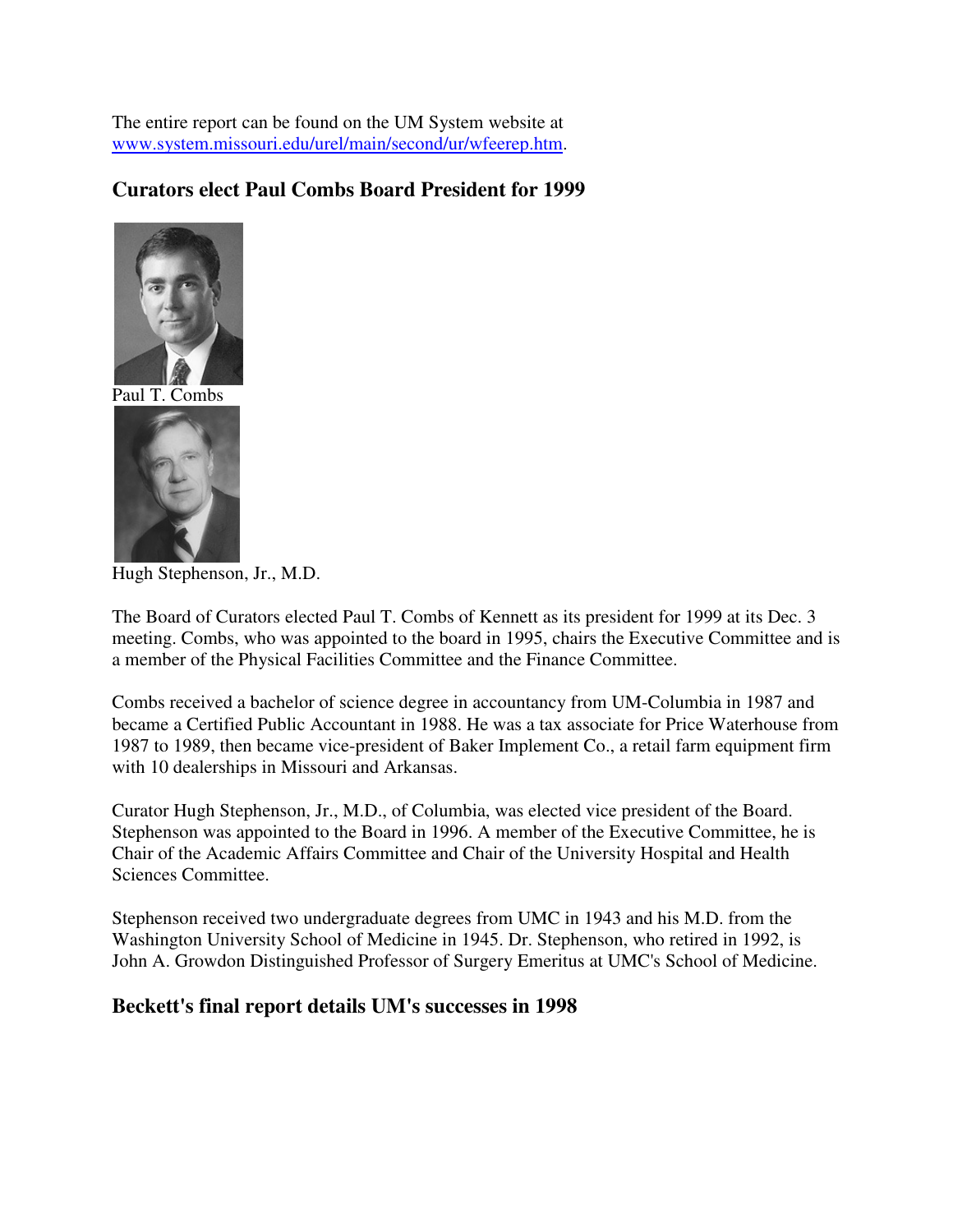

Curator Ted Beckett

#### **The following is excerpted from a speech given by Curator Ted Beckett at the December Board meeting, his last as 1998 UM Board President.**

I want to take this opportunity, at my last meeting as President, to recount briefly some of our University's achievements during 1998 and to recognize some of the people responsible for them.

At the outset, let me say how proud and gratified I am to have served as President of this Board at a time when the University of Missouri is making remarkable progress and receiving public credit for doing so. This institution, of which each of us is a part, is filled with talented and energetic students, faculty and staff members.

On a University-wide level, we could point to several accomplishments, three of which I would underscore. One is our remarkable success in the first year of President Pacheco's expanded effort to attract a fair share of federal research funding to the University of Missouri System. Our successful first-year request for Mission Enhancement Funding has strengthened teaching and research and has expanded our Endowed Chairs and Professorships program—an initiative that may have a greater long-term influence on the quality of the University than any other measure available to us. Meanwhile, the University continues to be recognized as one of the bestmanaged in the nation, according to the exceptional ratings attached to its bonds by Standard and Poor's and Moody's.

Although its effects have been cumulative, I want also to recognize the continued positive influence exerted by the University of Missouri on elementary and secondary education standards in our state. As you know, our Board approved stiffer core course requirements which took full effect in the fall of 1997. As you also know, school boards, teachers and school administrators and their students throughout the state have risen to the challenge. As a result, we have seen more—not fewer—and better-qualified students admitted to the University of Missouri. Students who cannot be admitted directly from high school have the opportunity to build an academic record at any of Missouri's fine community colleges and thus qualify to transfer to the University of Missouri later in their academic careers. This is the sort of partnership of public resources that should be enhanced between our University and the community colleges. It is wise public policy and it results in admitting transfer students who graduate at rates comparable to those of students who come to us as freshmen.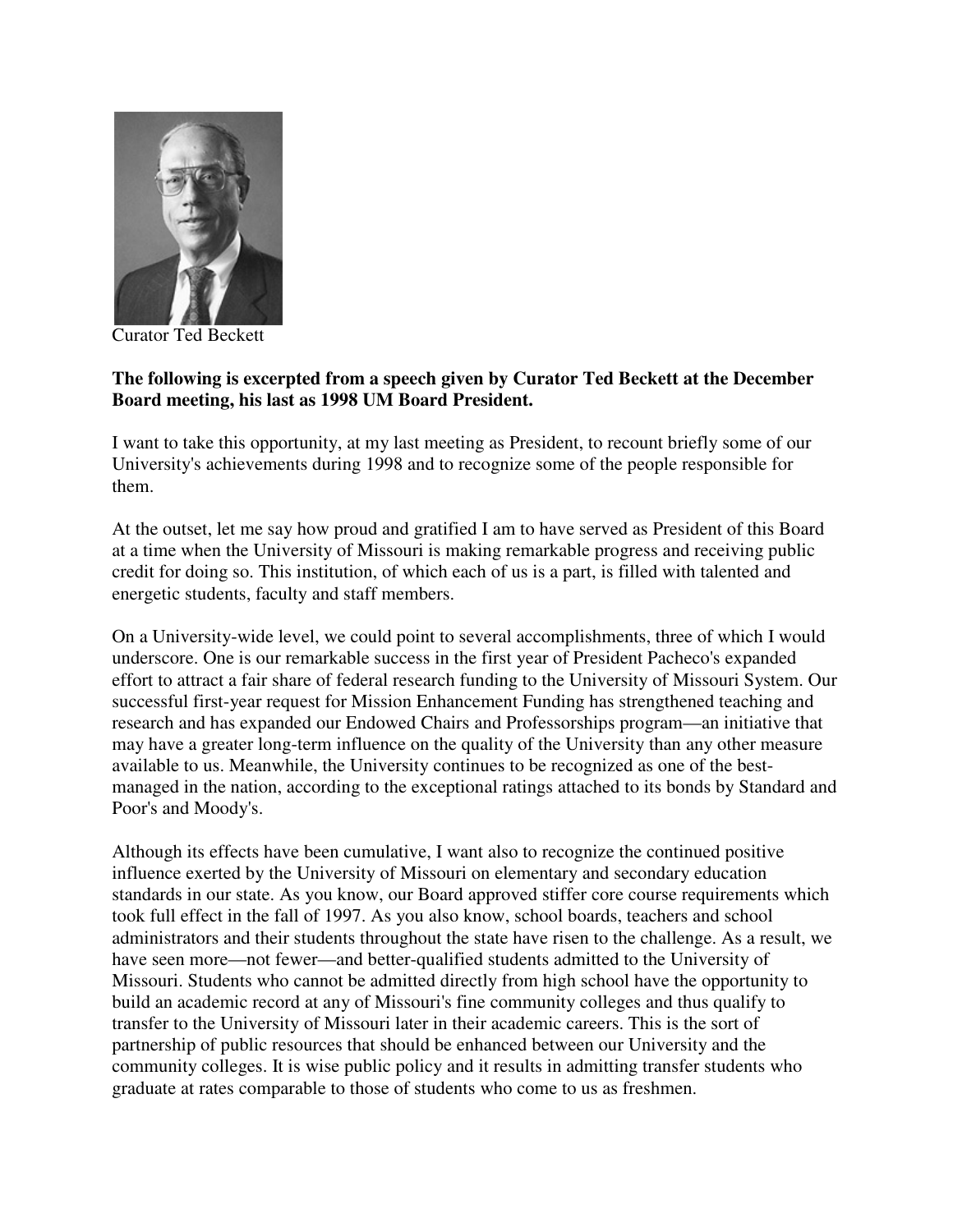At the University of Missouri-Columbia, we have had a banner year in the number of research grants awarded to the campus and we have seen the largest such grant ever awarded to the campus—\$11 million for maize genome research. MU's partnership—with Washington University, the Missouri Botanical Garden, Monsanto Company and the University of Illinois in the not-for-profit Donald Danforth Plant Science Center also recognizes MU's unique institutional capabilities. The establishment at MU of the European Union Center—one of only 10 winners, including Harvard, Duke and the Universities of Wisconsin, Illinois, Southern California and North Carolina—is an acknowledgement of its international presence and influence. In May, MU's broadly representative Strategic Planning Council presented the MU Strategic Plan—a document that will serve as a blueprint for the future of the campus. And, while we are aware of the dubious value of various campus rankings, MU has been named one of the best bargains in public higher education by Kiplinger's Personal Finance magazine.

#### **"The achievements of the University of Missouri and its people during the past year have been many, diverse and profound. We can all be proud of the University and of its presence in every part of our state and beyond." —1998 Board President Ted Beckett**

At UM-Kansas City, the admission of well-qualified students continues. In the fall of 1997, the average ACT score for first-time freshmen admitted to UMKC was 24.9. Plans continue, also, to achieve Carnegie Research II status—putting UMKC in league with such urban universities as Brandeis, George Washington and Houston. UMKC has no interest in building a wall around itself. Instead, it hopes to become the academic home to a total of 15,000 students by attracting additional, and equally-well-qualified, students from beyond the confines of Kansas City to its very attractive campus.

UMKC has capitalized on the Endowed Chairs and Professorships program by completing funding for 17 such positions and filling 11 of them with nationally recognized scholars. In all, UMKC has 47 endowed faculty positions—43 of which are part of the matching program. The most recent endowed faculty additions have been in the Conservatory of Music, the College of Arts and Sciences and the Schools of Business, Medicine and Law.

UMKC saw significant growth in grants and contracts as well as in its interdisciplinary Ph.D. program, which was created just eight years ago. And UMKC's Debate Program Director, Linda Collier, whose teams have repeatedly earned national championships, received a major grant to provide high school students with intensive debate training and tournament competition.

The University of Missouri-Rolla has distinguished itself again this year by nearly every measure of academic quality. In addition, in January, UMR opened the Southwestern Bell Cultural Center, which houses the Association for Black Students, the Voices of Inspiration Choir, a women's reosurce center, computer lab and study area. UMR also created a Center for Infrastructure Engineering Studies through the Mission Enhancement Program. The program will be a great help to a state concerned about its roads and bridges and power. With the establishment of a new degree program in computer engineering, UMR now offers bachelor's, master's and Ph.D. degrees in computer engineering, a field in which demand is exceedingly high. The commissioning of the "Millenium Arch" sculpture was announced in October. The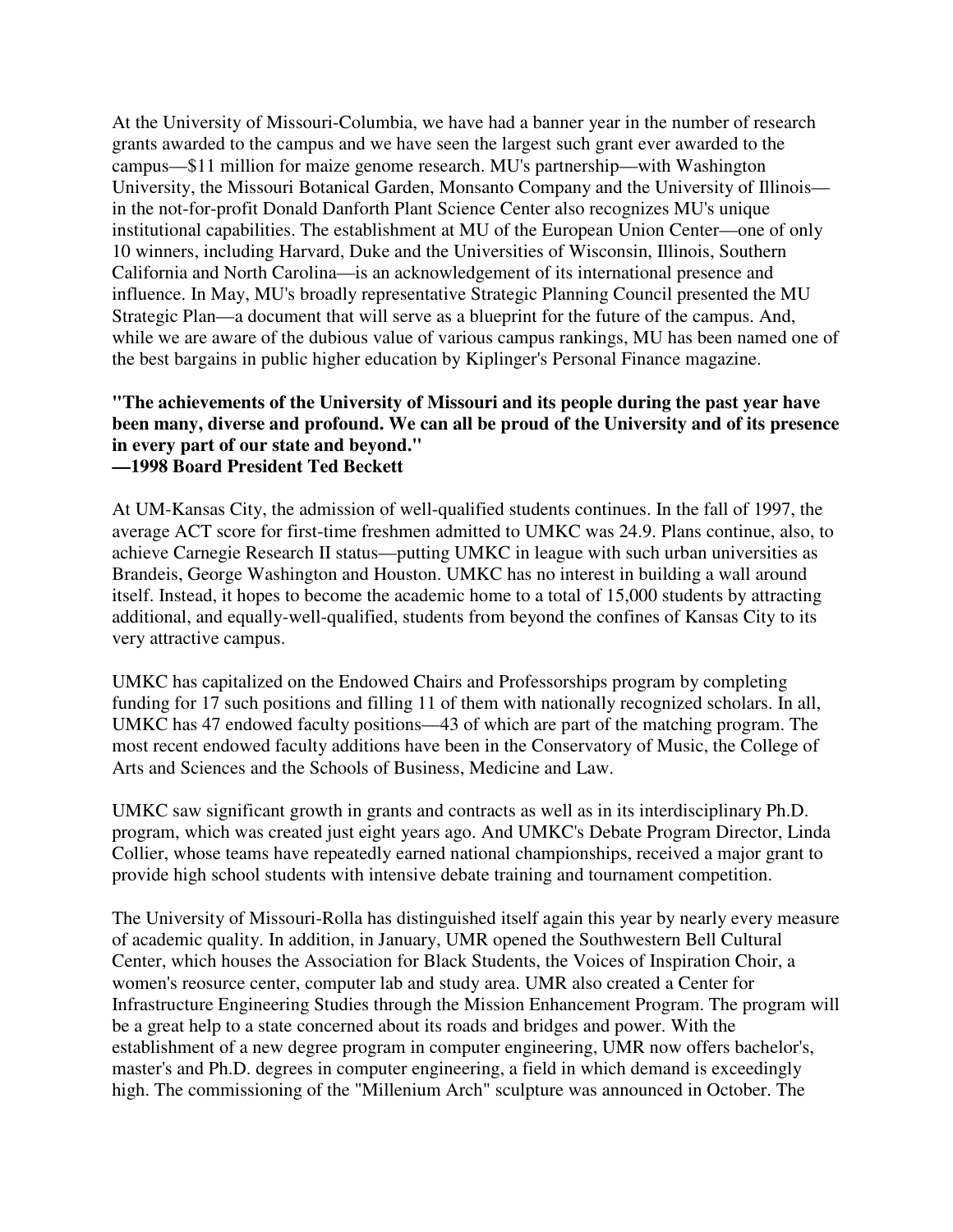work will be created by Edwina Sandys, granddaughter of Winston Churchill, using UMR's renowned water jet technology. All approved housing units were also connected to the UMR computer network. UMR, for this and other reasons, continues to be ranked as one of the nation's most electronically-connected campuses. UMR was also ranked with MU as one of the best bargains in public higher education by Kiplinger's Personal Finance magazine.

The famous St. Louis Mercantile Library—the oldest library west of the Mississippi River—reopened on the UM-St. Louis campus in October. The priceless collection, heavily related to the early history of railroads and waterways, now occupies 40,000 square feet of renovated space in the Thomas Jefferson Library on North Campus. In its second year, the Des Lee Collaboration Vision at UM-St. Louis is reaching thousands of students and citizens with innovative educational programs. The Collaborative includes 17 endowed professorships and ties to dozens of cultural and educational institutions in St. Louis, including the St. Louis Zoo, St. Louis Historical Society, St. Louis Symphony and Missouri Botanical Garden. UM-St. Louis also opened two new centers — for Molecular Electronics and for Emerging Technologies. And UM-St. Louis received approval to offer a Ph.D. in education and a master's degree in social work, both being offered in cooperation with other University of Missouri campuses. In addition, UM-St. Louis introduced the University's first MBA program that is heavily reliant on Internet technology.

Thanks to University Outreach and Extension, Missouri citizens are benefiting from highperformance educational outreach programs developed by multidisciplinary teams from the four University of Missouri campuses and Lincoln University. Through the Outreach Development Fund, the University has invested \$1.3 million in 50 partnerships between the campuses and field staff to develop and deliver programs designed to meet high-priority needs expressed by citizens at the local level. More than 2,000 Missouri citizens are actively participating in planning, designing, delivering and evaluating educational programs locally through their county Outreach and Extension councils. The Outreach and Extension program is engaged in a comprehensive assessment of citizens' needs in every county.

The University of Missouri's outreach through telecommunications now extends to Northeast Missouri with the opening of the Telecommunication Community Resource Center in Kirksville earlier this year. There are now eight TCRC's in operation, in partnership with local communities, regional universities, community colleges and others. On the international scene, the Show-Me Project is assisting border communities in Northern Ireland and the Republic of Ireland in developing community leadership programs, with assistance from the European Union.

The achievements of the University of Missouri and its people during the past year have been many, diverse and profound. We can all be proud of the University and of its presence in every part of our state and beyond.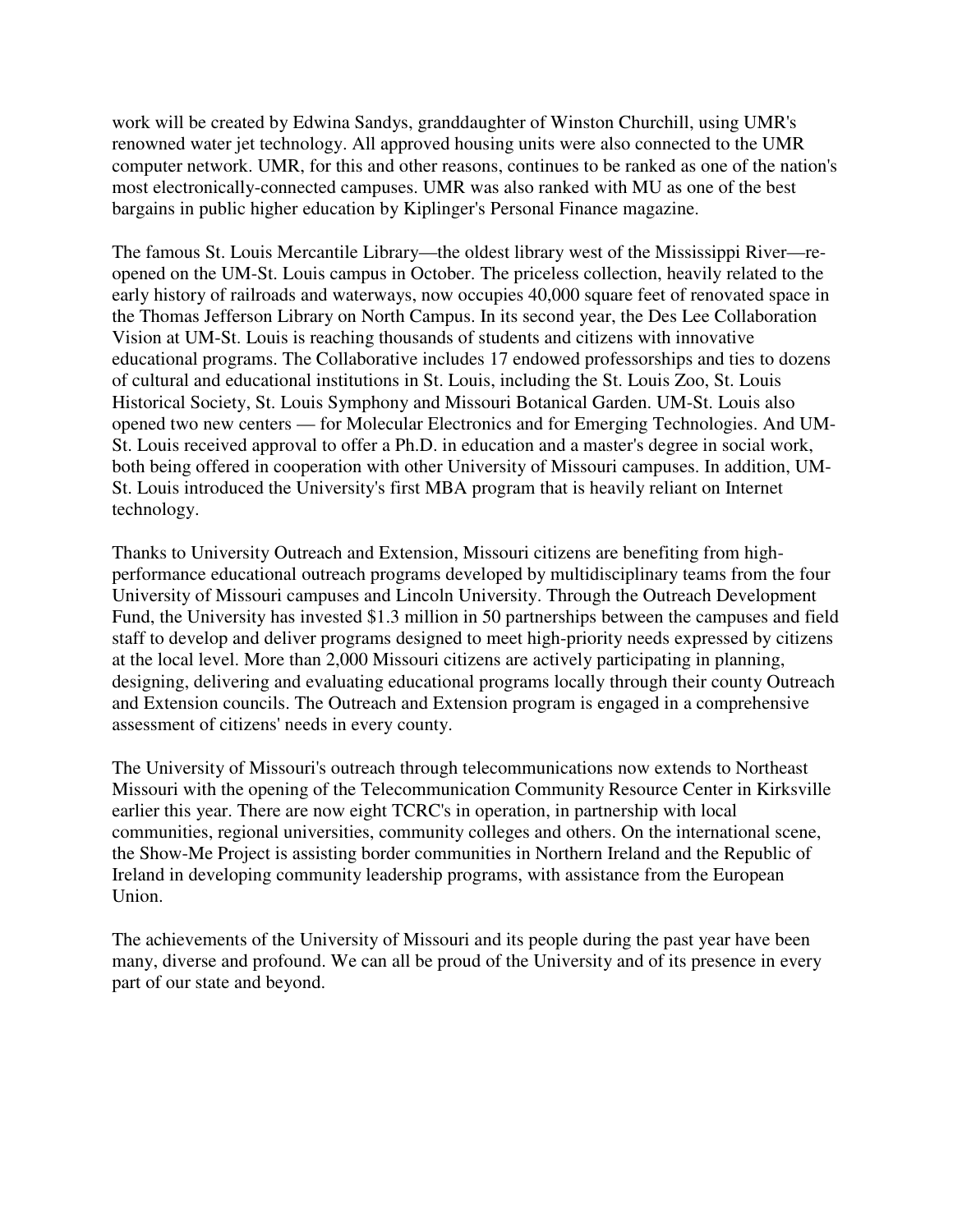# **No injuries from tornado but UM buildings hit hard**



Damage to the UM Library Depository Building

Two University of Missouri System buildings were severely damaged by a tornado that ripped through south Columbia at 2 a.m. Nov. 10. Fortunately there were no injuries to employees because both buildings were vacant at that hour. Substantial damage was done to the University of Missouri Press and Records Management Building and the UM Library Book Depository, open less than a year.

"Repairs for both buildings will cost approximately \$1.5 million," Dennis Cesari, assistant vice president for management services, told the Board of Curators Dec. 3. "The Library Storage Building repairs will cost \$700,000 and \$800,000 will be spent on repairs to the Records Management/University Press building."

The good news is that the University will pay \$100,000 for the repairs, thanks to property insurance that requires a \$100,000 deductible per storm, Cesari said.

The 50,000-square-foot Records Management/University Press building received substantial exterior damage including broken windows, damaged siding and two overhead doors completely gone along with approximately one-third of the roof. Among the contents of the building at the time of the tornado were roughly 86,000 boxes of University records, a microfilm laboratory and 400,000 books belonging to the UM Press.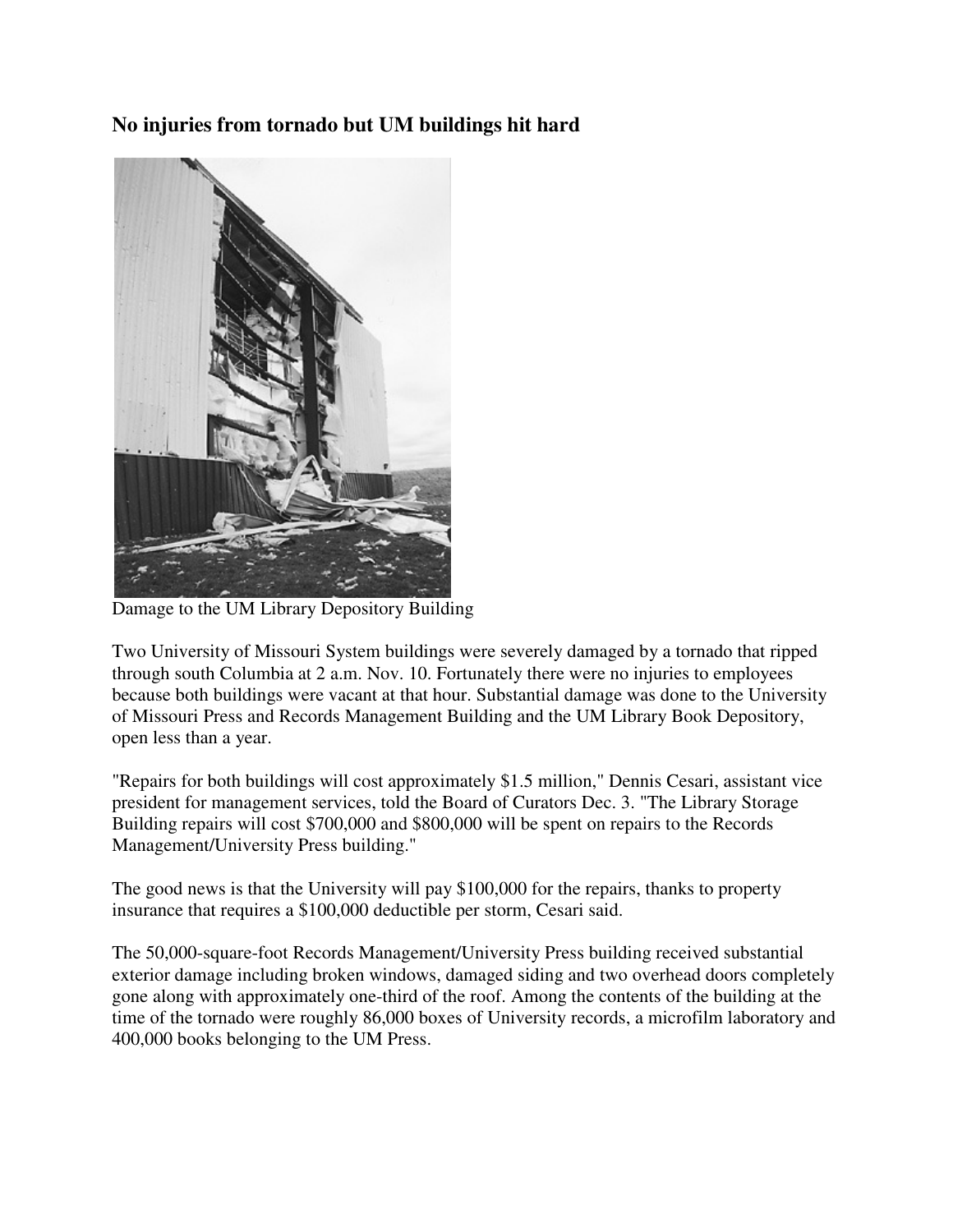Although one of the areas hardest hit in the building was the microfilm lab, there was no apparent damage to the cameras, and because the storm brought very little rain, only about 200 boxes of records needed special attention to be dried out.

The 17,000-square-foot UM Library Depository housed approximately 300,000 volumes from the four campuses of the UM System. Although no books were damaged, Cesari said the tornado tore off the entire roof over the high bay book area. In addition major sections of siding on the south and east sides of the building were severely damaged, the roof in the dock area was destroyed and the south wall of the building was moved a few inches, requiring complete rebuilding.

Cesari said that in the days immediately following the tornado University staff, contractors, architects and engineers worked feverishly to clean up, assess damages and protect exposed books, materials and equipment. By the end of the week temporary roofs were installed and permanent repairs had begun.

Storage of records and operations in the microfilm lab were interrupted for one week while they were relocated nearby in the Quarterdeck Building's empty warehouse. The building was purchased by the University earlier this year to house hospital administrative offices. The UM Press book processing area also was shut down for one week and moved to the Quarterdeck Building. The microfilm lab and the Press' book processing services will operate at the temporary location until April 1 when all repairs to the damaged buildings are expected to be complete.



Damage to the microfilm lab in the Records Management/UM Press Building

Wayne Duncan, director of records management, said a disaster of this nature has always been the staff's worst imaginary nightmare that has now become a reality. He said due to previous disaster preparedness planning, large tarps, flashlights and other necessary supplies were already on hand.

Duncan indicated the staff worked long hours in the cold, with limited light spreading tarps, cleaning, checking for wet boxes, and moving the microfilm operation's equipment to the Quarterdeck Building. "Now that the immediate crisis is over, operations are pretty much back to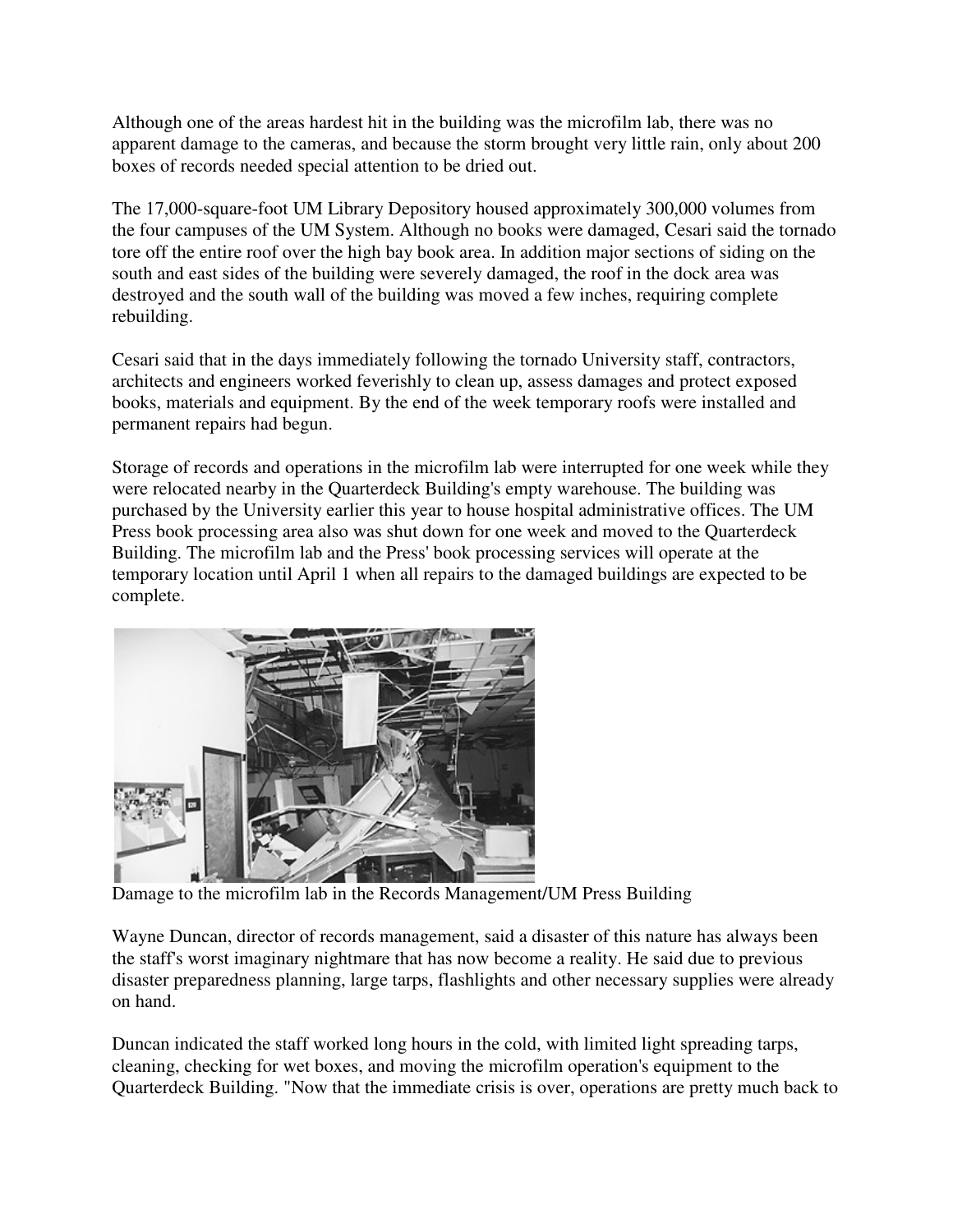normal," he said. "Even though we expect some minor inconveniences in the coming weeks, the staff's spirits bounced back after some well deserved rest over the Thanksgiving weekend."

Although a new roof has been installed on the Library Depository, it has been shut down since the tornado. Processing will not be able to resume there until interior repairs are completed.

# **Missouri Biography Series wins praise and provides link to important citizens in state's history**

For almost a decade the Missouri Biography Series, published by the University of Missouri Press, has accomplished a valuable and previously unmet goal — producing literary works focusing on notable Missourians. The series, which has published 17 books to date, focuses on both citizens who were born in the state and those whose careers had significant impact on the region. It has received overwhelmingly widespread praise from reviewers and readers, says William Foley, series editor.

"The purpose of the series is to encourage scholarship and support projects that educate readers about outstanding people who have Missouri connections," says Foley, a professor of history at Central Missouri State University who earned his doctoral degree at the University of Missouri-Columbia. Although the series had been in the planning stages for many years, Foley credits Beverly Jarrett for making it a reality shortly after she came to the press in 1989 to become director and editor-in-chief.

Foley says the success of the series has grown far beyond initial expectations. Among the accolades for books from the series are those for two recent publications. The first full-scale biography of Kansas City political boss Tom Pendergast, entitled *Pendergast!,* received positive reviews, including one from *The Washington Times.*

Another recent release*, Becoming Laura Ingalls Wilder: The Woman Behind the Legend,* focuses on the much-loved writer's years in Missouri from 1894 to 1957. Utilizing her unpublished autobiography, letters, newspaper stories, and other documentary evidence, author John E. Miller fills the gaps in Wilder's autobiographical novels and describes her 63 years of living in Mansfield, Missouri.

Reviewers included *The New York Times Book Review* and the *Washington Post Book World,* which wrote "Miller does not try to make her (Wilder) any more —or less —than she was, and that is the virtue of this biography."

"We've been delighted with the results of the series," Foley says. "The books have overwhelmingly been quite favorably received."

Foley says from the outset the series was planned to cover a wide variety of subjects, although he admits establishing guidelines for what will be included is an ongoing process. "We decided early on not to create a standard format, to allow room for some variety the subjects of some books justify brief treatment, while others merit a lengthier accounting. We decided to allow the subject and the biographer to decide how best to handle each volume."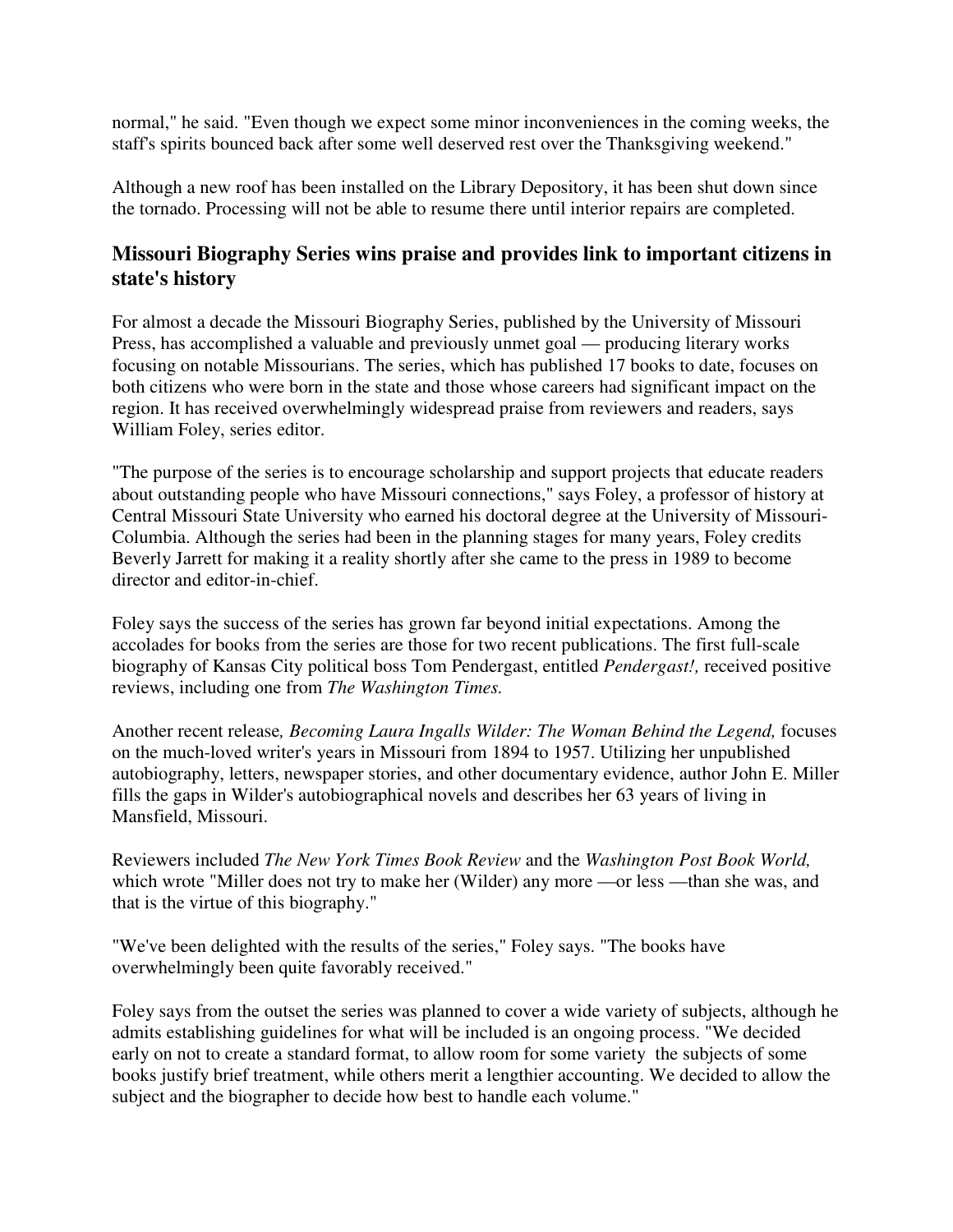The latest addition to the series, which will be available in January, is a biography of Walter Williams, "Journalist to the World," entitled *A Creed for My Profession*. Williams was at different times in his career a member of the University's Board of Curators, dean of the world's first school of journalism school, which he founded, and president of the University during the Great Depression.

While in some cases manuscripts submitted independently are published as part of the series, Foley says more commonly the Press identifies people deserving of a biography and then authors or historians from all over the country are recruited to write the book. The intended audience for the series is both trade and scholarly —some books have narrow appeal but are about important figures and merit attention, and many others are written for a general audience.

Among the projects in the works, Foley says, are biographies of Satchel Paige, Stan Musial, Chester Franklin of the *Kansas City Call,* George Caleb Bingham and Director John Huston.

Also scheduled to be released by the UM Press in 1999 is a reference work, "the Dictionary of Missouri Biography," a listing of 760 Missourians from all parts of the state. Currently in the editing process, the dictionary features the entries of more than 200 authors, and is expected to be 800-900 pages in final print, Foley says. Part of the impetus for the project came when a Missouri Biography Series author could not find an up-to-date Missouri biography reference, as the last one was written in the 1940s. "The dictionary really reflects Missouri's diversity, and in the process is fun to read," says Foley.

# **UM establishes fellowship to honor Brice Ratchford**



C. Brice Ratchford

The University of Missouri is establishing a new faculty fellowship honoring the late C. Brice Ratchford, according to UM President Manuel Pacheco.

Speaking at the UM Board of Curators meeting in Columbia Dec. 3, Pacheco said the fellowship will be awarded annually to a UM faculty member who personifies the late Dr. Ratchford's work to advance the University's land-grant mission. Members of the Outreach and Extension field staff are eligible for this recognition.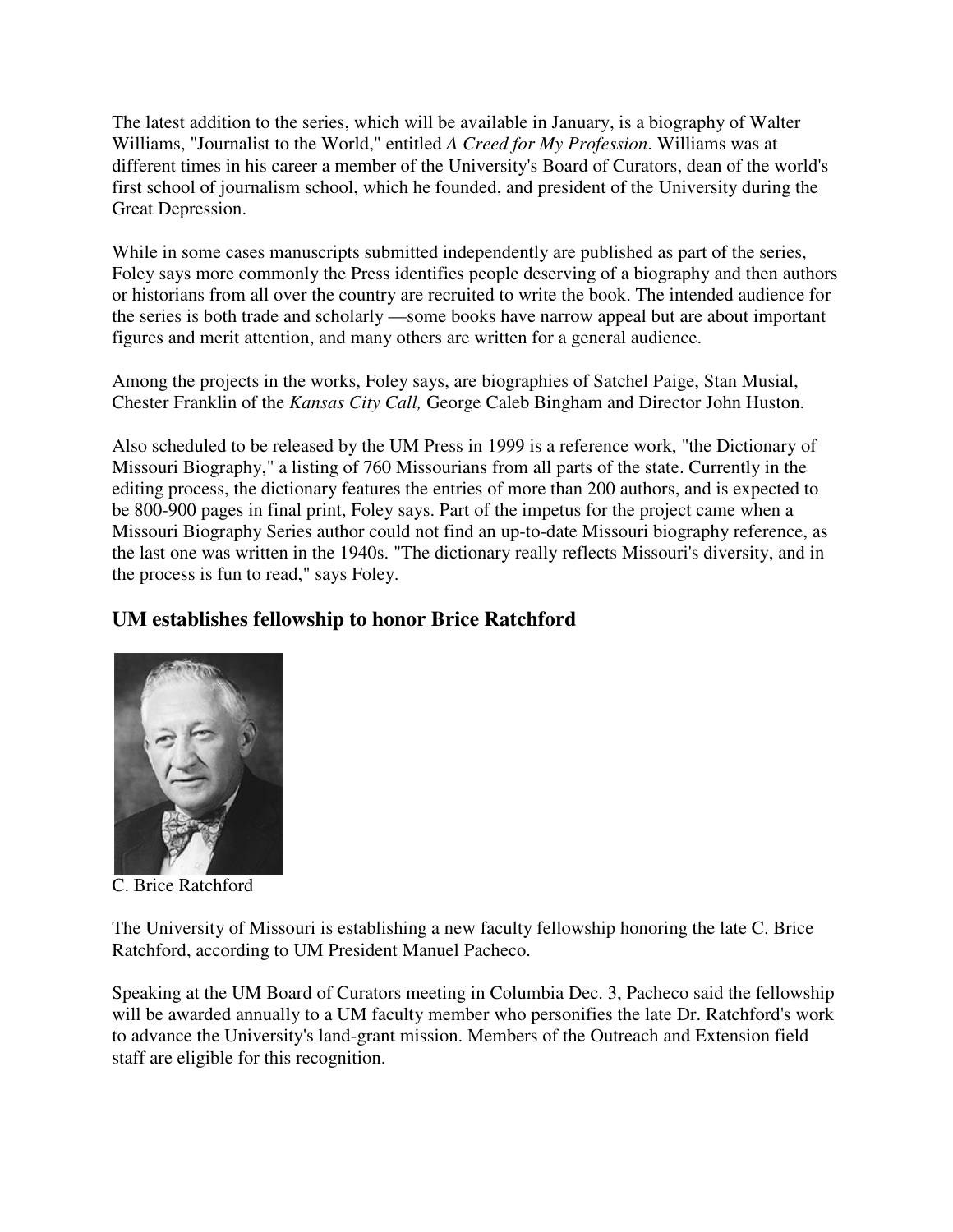"Brice Ratchford's name is synonymous with innovation in American higher education, and his commitment to the advancement of the land-grant mission is unparalleled," Pacheco said.

Ratchford served as president of the UM System, 1971-76, and as extension director, dean and vice president from 1959 to 1970. Ratchford was instrumental in formation of the four-campus University system. Among his innovations was creation of a unified extension division in which all university extension and continuing education functions were coordinated. He also was responsible for bringing extension programs into urban areas.

Internationally, Ratchford's leadership of programs in South America and Africa provided the basis for cooperation and understanding between the University and world neighbors engaged in agriculture and community development.

A steering committee of Ratchford's colleagues and friends has established an endowment fund to support the fellowship. The first fellowship will be awarded in 1999.

Those wishing to contribute to the Ratchford memorial fellowship endowment may send gifts to the Office of the Executive Vice President, 309 University Hall, Columbia, MO 65211.

## **New Alzheimer's research to begin in Missouri**

Some new and exciting directions for research on Alzheimer's disease and related disorders are being developed in Missouri, according to Dr. David McDonald, the chairman of the Alzheimer's Disease and Related Disorders Program Advisory Board. McDonald, a professor of psychology at the University of Missouri-Columbia, said that the ADRD Advisory Board has recommended eight new projects for funding for 1998-99, and the recommendations have been transmitted to the University of Missouri's Board of Curators for approval. Successful applicants will be informed after Board action this month.

The eight successful proposals were chosen from 20 submitted in this year's competition. The topics proposed ranged from studies in the basic molecular biology of neuron death in Alzheimer's patients to investigations of various types of memory in normal elderly and Alzheimer's patients, and include designing new pharmacological compounds for enhancing memory. "The quality of the proposals submitted this year was unusually high," McDonald said, "and the Advisory Board felt that nearly twice as many deserved support if the funds had been available." The total to be awarded for the work, which is to begin in 1999, is \$227,000.

The ADRD program was established by the General Assembly in 1987 to provide funds for research projects in Missouri that promote and advance the knowledge in the areas of Alzheimer's disease and other degenerative brain disorders. Its goal is to enable investigators, particularly junior investigators, to test new ideas on a small scale and then use the pilot data to apply for larger grants from the Alzheimer's Association, the National Institutes of Health, and other sources. In addition to research projects dealing with issues of cause and diagnosis, research proposals are especially encouraged that address management and provision of health care and services relevant to Alzheimer's disease and related disorders, the impact on care givers, and cost containment.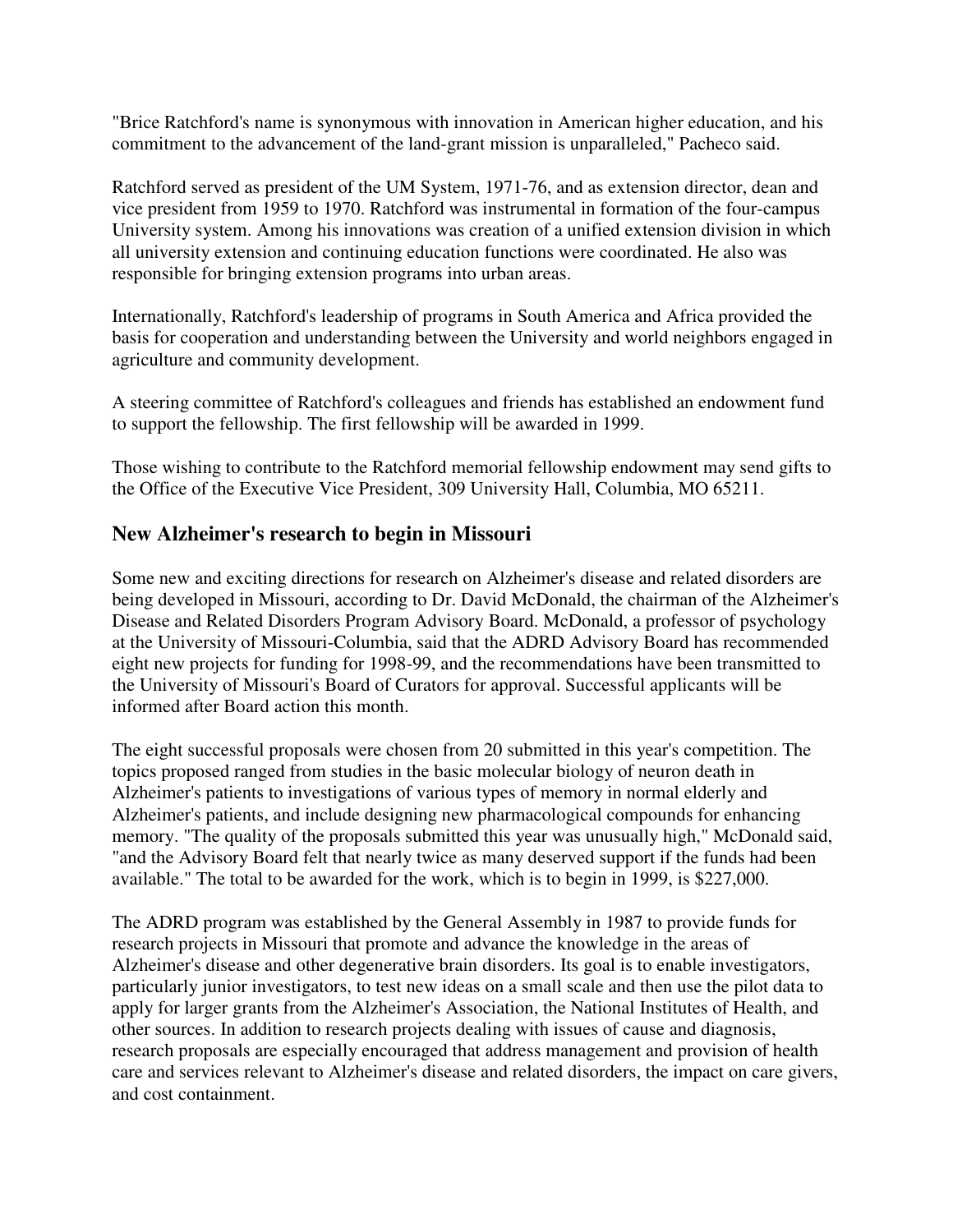The Missouri General Assembly appropriates approximately \$240,000 each year for the program. The maximum amount that can be awarded to a single project is \$30,000 per year, which is an increase in the \$20,000 per year specified in the original legislation. The maximum level was increased by the legislature in 1997, in large part because of the strong backing the Missouri Alzheimer's Coalition gave to the bill, which was introduced by Representative Lana Stokan, a long-time supporter of the Missouri Alzheimer's Association activities and now a member of the ADRD Advisory Board.

The ADRD Program Advisory Board is appointed by the University of Missouri Board of Curators to advise on the administration of the program and to establish research priorities, solicit proposals, and provide for peer review of the background and ability of each investigator, the merits of the work proposed, and an evaluation of the potential for each research project to achieve productive results.

Many of the studies that have been supported by the ADRD Program have led to further work that is supported by other granting agencies. "This is precisely what was envisioned when the program was established," said the director of the program, Dr. Armon Yanders. "More dollars have been received from other sources than the state of Missouri initially provided for the research, so we benefit both ways." He added that the ADRD staff is now collecting new figures on what these returns are, and he hopes to have them available next spring. "The fact that the maximum award has been increased to \$30,000 has not only led to better proposals, but will also make it more likely that the pilot projects will receive outside support," he said. "The higher limit will enable the collection of additional data that can make a more convincing case for expanding the studies. The only downside is that fewer studies can be funded each year, because the level of appropriations has stayed the same. We could fund twelve projects when the grant limit was \$20,000, but only eight can be supported now."

A new cycle of competition will begin next March, when the *Call for Proposals* will be mailed to any person or institution interested in making a submission.

Questions concerning the ADRD Program, or requests for more information on the research program or the guidelines for applying may be sent to the Director, ADRD Program, 521 Clark Hall, University of Missouri, Columbia, MO 65211. Information is also available at the ADRD web site, www.system.missouri.edu/alzheimers or by telephone at 573-882-1714.

## **University promotes hotel preferred provider program for official travel**

The University has implemented a new hotel management program aimed at improving hotel services for University employees while reducing cost. The new Preferred Provider Program includes partnerships with selected hotels in Columbia, Jefferson City, Kansas City, Rolla, St. Louis and Springfield. Preferred Provider hotels agree to provide their last double or king room available at the prescribed rate, all have inside access for security, and all have reduced corporate rates. Hotels have been selected in locations convenient to the campuses and other businesses in the area. Employees are encouraged to use Preferred Provider hotels to assure low rates in the future, but may use other hotels if necessary.